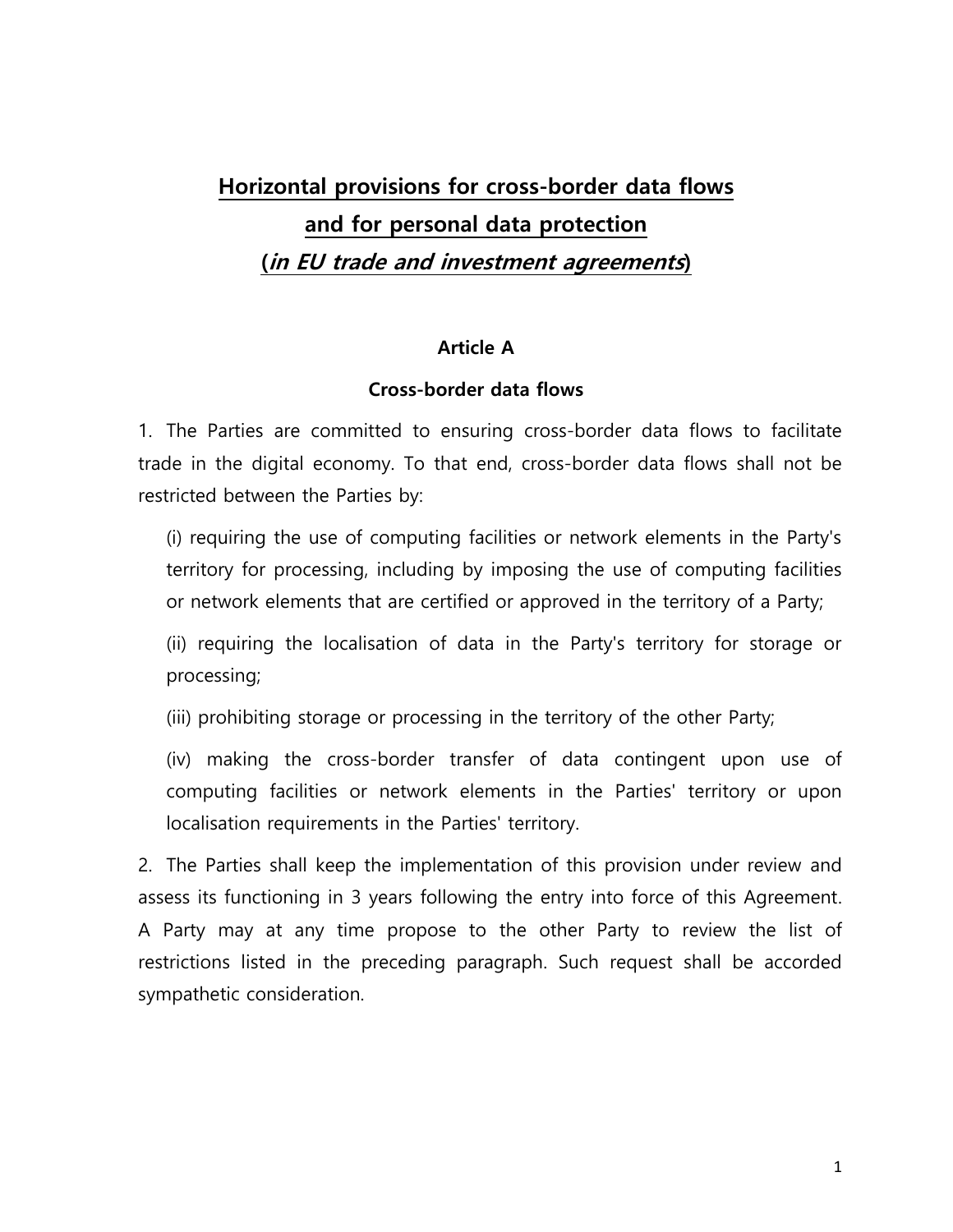## **Article B**

## **Protection of personal data and privacy**

- 1. Each Party recognises that the protection of personal data and privacy is a fundamental right and that high standards in this regard contribute to trust in the digital economy and to the development of trade.
- 2. Each Party may adopt and maintain the safeguards it deems appropriate to ensure the protection of personal data and privacy, including through the adoption and application of rules for the cross-border transfer of personal data. Nothing in this agreement shall affect the protection of personal data and privacy afforded by the Parties' respective safeguards.
- 3. For the purposes of this agreement, "personal data" means any information relating to an identified or identifiable natural person.
- 4. For greater certainty, the Investment Court System does not apply to the provisions in Articles A and B.